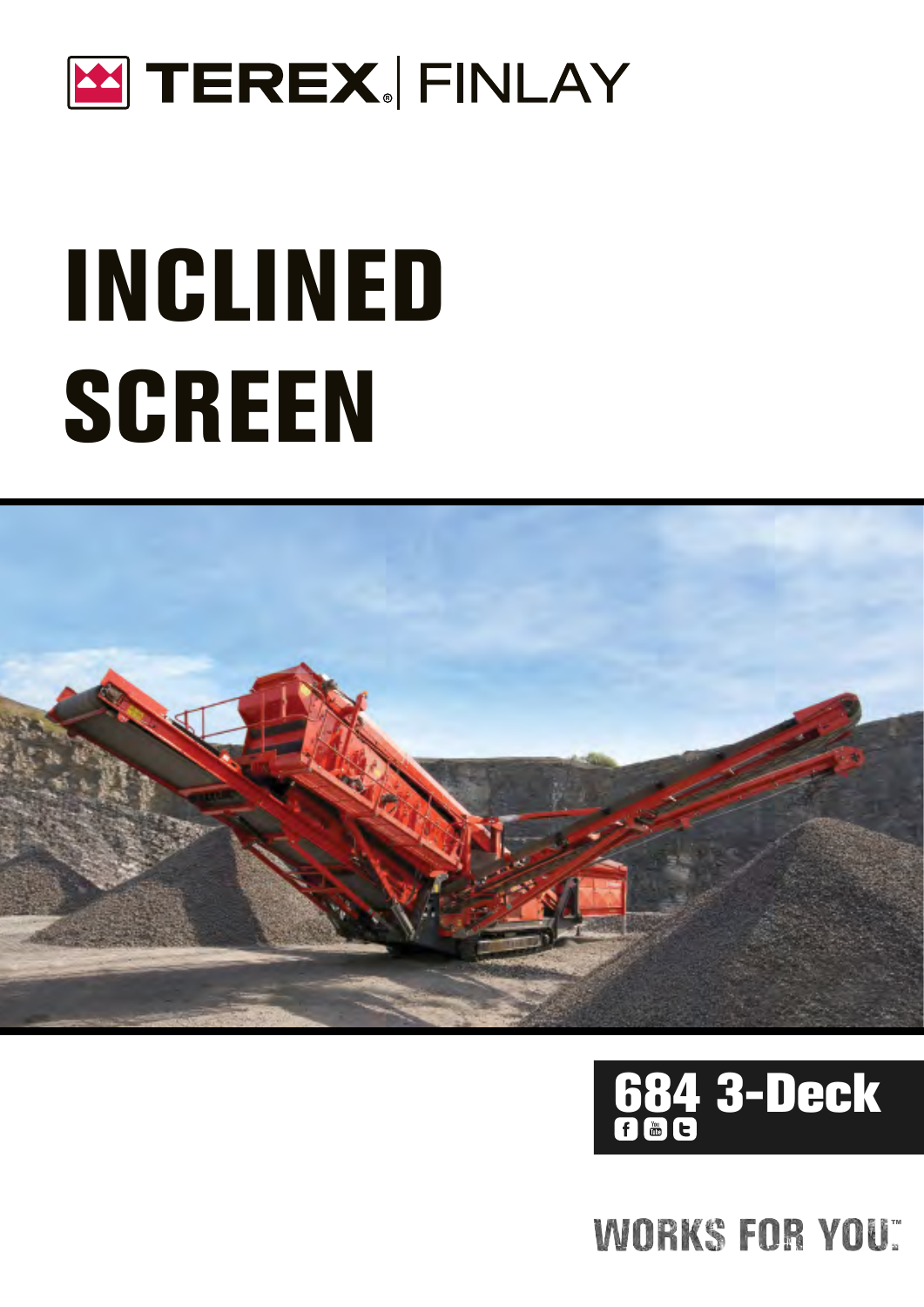### 684 (3-DECK)

**The Terex Finlay 684 is a compact easily transportable machine that offers operators rapid set up and tear down times. The screenbox features three large 4.3m x 1.7m (14' x 5' 7") inclined screens**  giving a large screening area of 236ft<sup>2</sup> to provide **efficient screening and high capacity. The screenbox features quick wedge tensioning, access holes and bottom deck hydraulic tensioning system to reduce time required for mesh changes. All four discharge conveyors are adjustable and hydraulically fold for transport. The fourth product 'oversize plus' conveyor has variable tilt and side slew to accurately discharge material for recirculation and stockpiling.** 

- Triple deck 4.3m x 1.7m  $(14 \times 5' 7'')$  screen with full catwalk access.
- ▶ The fourth (oversize plus) conveyor provides variable tilt and slide slew capability to accurately discharge materials for recirculation to crushers or for stockpiling.
- $\blacktriangleright$  Maximum utilisation of three 4.3m x 1.7m (14' x 5' 7") decks provides ultra-efficient screening capabilities even at small aggregate sizes.
- $\blacktriangleright$  A combination of quick wedge tensioning, convenient access holes and hydraulic tensioning on the bottom deck ensure mesh set up and change out times are kept to an absolute minimum.
- **EXTE OCHOOS** 630cc motor
- Belt width: 1m (40") Belt spec: Plain 3 ply belt, EP400
- Hydraulic adjust
- u Belt Speed: 92 mpm (302' per min)
- Steel skirted full length of conveyor
- 3nr Anti-rollback Plates
- u Conveyor can be raised while in transport mode to assist in mesh changing

Drive: Hydraulic variable speed drive via high torque 500cc motor

- Belt width: 500mm (20") Belt spec: Chevron, EP 315, 3 ply
- Working Angle: Variable 22° (Max)
- Speed: variable speed, 120 mpm (400' per min)
- Discharge Height: Variable 5.0m (Max)
- u Operating angle variable between 0º and 70º Stockpile capacity: 185.9m<sup>3</sup> (243.2yd<sup>3</sup>) @ 40°
	-



### Features:





16.98m (55' 9") 6.11m (20' 1")

## WORKS FOR YOU.

#### Working Dimensions

#### Main conveyor





- ▶ All decks:  $4.3m \times 1.7m (14' \times 5' 7")$
- Wedge side tensioned Top and Middle Deck mesh
- Hydraulic end tensioned bottom deck mesh
- Drive: Hydraulic heavy duty 2-Bearing Screen Angle: 18° - 37°, hydraulic adjust
- Screen Speed: 1040 rpm
- Screen stroke standard: 6mm (1/2")
- Abrasion resistant material impact plate
- Spreader plate
- u Galvanised access catwalk at both sides and top end of screen
- $\blacktriangleright$  Total screening area: 21.9m<sup>2</sup> (235ft<sup>2</sup>)

#### Oversize plus conveyor

#### Hopper / Feeder

- Hopper Capacity: 8m<sup>3</sup> (10.5yd<sup>3</sup>)
- Feed height: 3.45m (11' 4")
- Feed in width: 4.77m (15' 8") (grid wing plates) Grid aperture: 100mm (4")
- u Drive: Hydraulic variable speed drive via high torque gearbox
- Beltfeeder belt width: 1.05m (42")
- Belt Spec: Plain 3 ply belt, EP500
- Speed: variable, 0 16 mpm (0 53' per min)
- Wide mouth opening

#### Fines conveyor

- $\blacktriangleright$  Drive: Hydraulic variable speed drive via
- torque 630cc motor
- Working Angle: Variable 25° (Max)
- Rosta scraper on head drum
- Speed: 120 mpm (400' per min)
- ▶ Standard Discharge Height: 4.15m (13' 7")
- 
- Shoe Width: 400mm (16") **Undercarriage**
- Sprocket Centres: 3.24m (10' 7")
- 
- Gradeability: 25.5°

#### Side conveyor

- Drive: Hydraulic variable speed via high torque 500cc motor
- Belt width: 650mm (26")
- Belt spec: Chevron 2 ply EP250 Working Angle: 24°
- Speed: Variable speed, 0 103mp
- (0 338' per min)
- u Hydraulic Folding
- Discharge Height: 4.76m (15' 7") Stockpile capacity: 194m<sup>3</sup> (254yd<sup>3</sup>)

#### STANDARD FEATURES

Tier 3 / Stage IIIA Caterpillar C4.4 - 4 cylinder diesel engine developing 83kW (111.3hp) 2200 rpm Stage IIIA Perkins 1104 97kw Constant Speed Engine - 4 cylinder diesel engine developing 97kW (130hp) 1800 rpm - Europe Only

Tier 3 / Stage IIIA Caterpillar C4.4 - 4 cylinder diesel engine developing 97kW (130hp) @ 2200 rpm Tier 4F / Stage IV - Caterpillar C4.4 - 4 cylinder diesel engine

developing 82kW (110hp) @ 2200 rpm

Hopper capacity: 8m<sup>3</sup> (10.5yd<sup>3</sup>) - 4.25m (14ft) wide hopper

Belt width: 1.05m (42") wide variable speed belt feeder

Remote control hydraulic tipping reject grid c/w grouser bars 4.25m x 100mm spacing (14' x 4")

4.3m x 1.7m (14' x 5' 7") top, middle and bottom deck screenbox

Quick wedge tensioning - top and middle deck

Hydraulic tensioning (bottom deck screen mesh)

Galvanised access catwalks to both sides and around top of screen

Screenbox reject Chutes (2 nr – Top Deck Wear resistant)

Belt width: 1m (40") main belt

Skirting on main conveyor

Anti-rollback plates (3nr)

Belt width: 650mm (26") chevron belt on both side conveyors

Belt width: 500mm (20") chevron belt on oversize plus product conveyor

Belt width: 500mm (20") plain belt on transfer conveyor

Belt width: 1.2m (48") plain belt on fines conveyor

Heavy duty undercarriage unit with 400mm wide tracks

Control operation of tracks via hand-held set with 5m connection lead with heavy duty square connector

Low level central greasing & emergency stops (6)



Machine Weight: 33,500kg (73,855lbs)

Belt width: 1.2m (48") Belt spec: Plain, 3 ply, EP400

- -
	- Stockpile capacity:  $106.3m^3$  (139yd<sup>3</sup>) @ 40°
- 
- Speed: 0.8 km/h
- Raking Angle: 8°